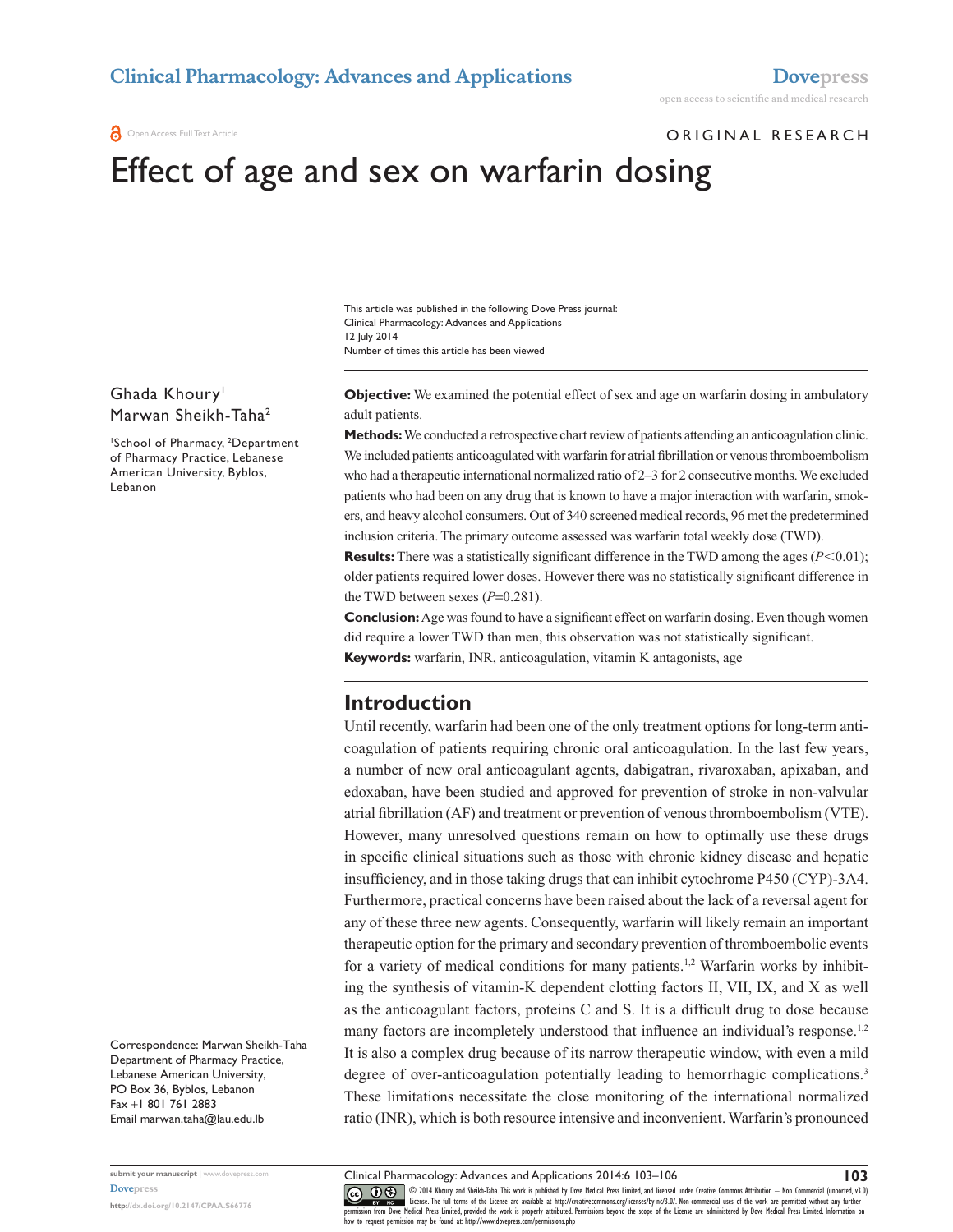inter-individual variability in dose requirements and its complicated management has led to numerous studies evaluating different potential predictors of warfarin requirements, including age, sex, nutritional status, presence of comorbid conditions, concomitant medications, and vitamin K intake.2,4 The objective of our study was to examine the potential effect of age and sex on warfarin maintenance dose in ambulatory adult patients.

# **Methods**

We conducted a retrospective study at a long-term outpatient anticoagulation clinic (Celebration Health, Florida Hospital). The clinic uses point-of-care monitoring. At the clinic, patients are scheduled for 20 minute office visits during which an instant finger-stick INR is obtained using CoaguChek S (Hoffman-La Roche Ltd, Basel, Switzerland). Patients are also asked about factors that might affect their INR or warfarin dosing. The clinical pharmacists subsequently provide the patient with dosing instructions and may renew prescriptions for warfarin and low-molecular-weight heparins on behalf of the patients' enrolling physicians, as part of a collaborative-practice agreement. Patients leave each visit with their instant INR results, dosing regimen, and next scheduled follow-up appointment.

The medical records of all patients actively enrolled at the clinic from 2007–2009 were randomly selected for review. Inclusion criteria were patients with AF or VTE on warfarin with an INR range of 2–3; patients stabilized on warfarin therapy (reflected by two consecutive therapeutic INR at the same total weekly dose [TWD]); non-smokers; patients with no to moderate alcohol consumption  $(\leq 2$  drinks per day). To control for confounders, we excluded patients who were anticoagulated for other indications, smokers, heavy alcohol consumers (more than two drinks per day), and patients on drugs with major interactions with warfarin as identified by the *Drug Information Handbook* (17th edition).5

The TWD of warfarin was calculated for each patient. The following data were also collected: indication for warfarin, sex, age (divided into eight groups; group one: 20–29 years, group two: 30–39 years, group three: 40–49 years, group four: 50–59 years, group five: 60–69 years, group six: 70–79 years, group seven: 80–89 years, group eight: 90 years or above), alcohol consumption, and the patient's medication list (including prescription and over the counter medications).

The primary outcome was the warfarin TWD. To detect a possible difference in the TWD between the sexes, we used the Student's *t*-test. To assess the impact of age, we used analysis of variance (ANOVA) followed by a Bonferroni post hoc test.

## **Results**

A review of 340 medical records was concluded, of which 96 patients met the inclusion criteria. Baseline characteristics are summarized in Table 1. The mean TWD (mg)  $\pm$  standard deviation (SD) was 39.44±14.21 for men and 36.15±15.43 for women (*P*=0.281) as shown in Table 2. The mean TWD was trending downward as age increased. A statistically significant lower mean TWD was seen in patients in the 80–89 age group as compared to patients in 20–29, 30–39, 40–49, and 50–59 age groups  $(P<0.05)$ . Mean TWD of patients in group 20–29, 30–39, and 40–49 was around 51 mg as compared to almost half, 24.82 mg, in group  $80-89$  ( $P < 0.05$ ) as shown in Table 3.

# **Discussion**

Warfarin therapy remains challenging. When initiated, it is associated with either a high incidence of overanticoagulation which leads to bleeding or persistent subtherapeutic INR that not only prolongs the period of thrombotic risk, but potentially increases costs because of subsequent adjunctive use of other parenteral anticoagulants. It is hard to make accurate dose prediction due to the inability to take inter-individual and intraindividual variability in response to the drug into account. This is frequently a cause for concern.

## **Table 1** Baseline characteristics

|                        | N               | Percentage |
|------------------------|-----------------|------------|
| Indication             |                 |            |
| AF                     | 45              | 47%        |
| <b>VTE</b>             | 51              | 53%        |
| Sex                    |                 |            |
| Men                    | 54              | 56%        |
| Women                  | 42              | 44%        |
| Age                    |                 |            |
| Group 1 (20-29)        | 3               | 3%         |
| Group 2 (30-39)        | 3               | 3%         |
| Group 3 (40-49)        | $\overline{10}$ | 10%        |
| Group 4 (50-59)        | 18              | 19%        |
| Group 5 (60-69)        | 22              | 23%        |
| Group 6 (70-79)        | 24              | 25%        |
| Group 7 (80-89)        | 4               | 15%        |
| Group $8$ ( $\geq$ 90) | 2               | 2%         |
| Alcohol intake         |                 |            |
| None/occasional        | 83              | 86%        |
| I-2 drinks/day         | 13              | 14%        |

**Abbreviations:** N, number of patients; AF, atrial fibrillation; VTE, venous thromboembolism.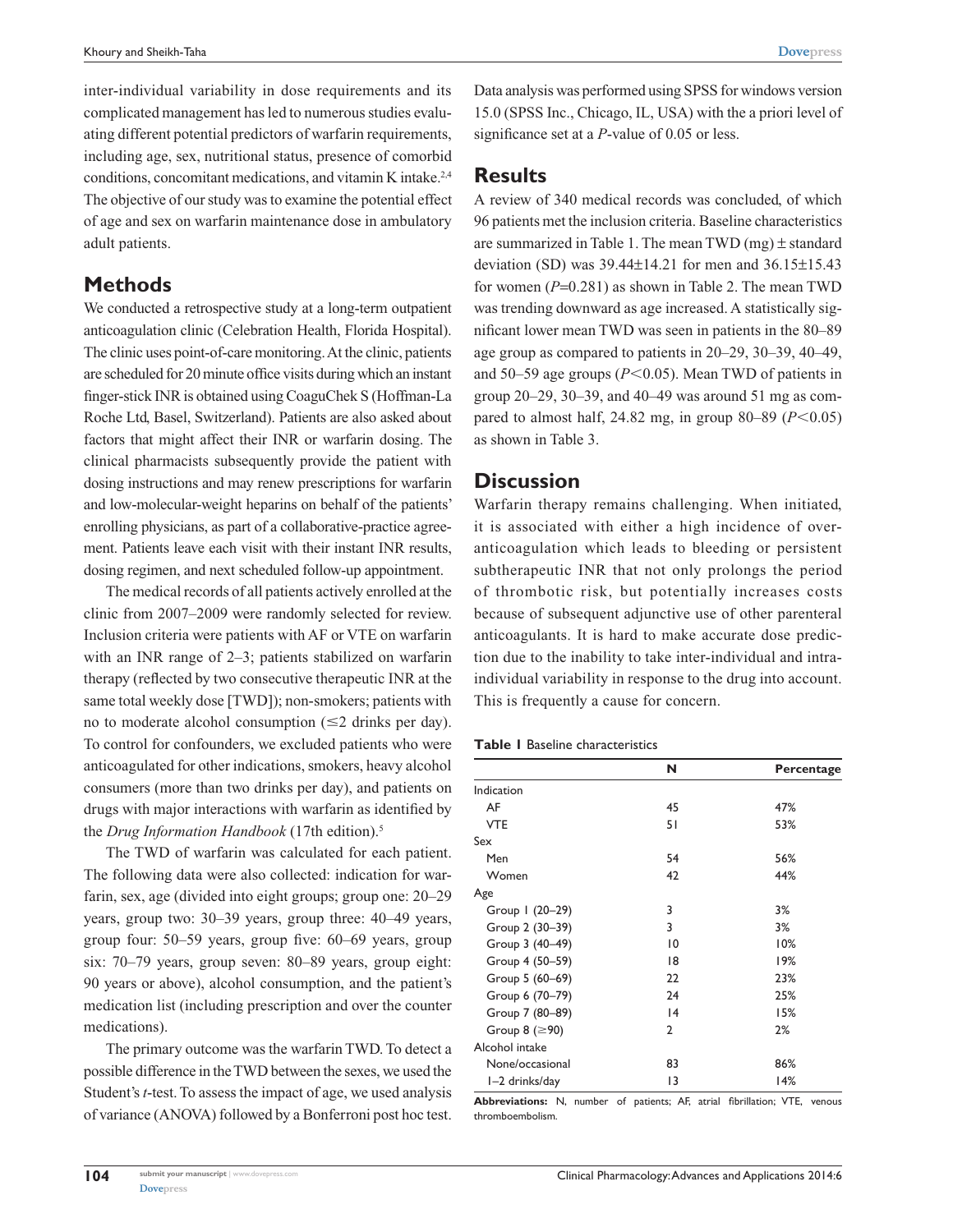#### **Table 2** Warfarin TWD based on sex

|       | Mean TWD $(mg)$ ± SD | P-value   |
|-------|----------------------|-----------|
| Men   | $39.44 \pm 14.211$   | $P=0.281$ |
| Women | $36.15 \pm 15.433$   |           |

**Abbreviations:** TWD, total weekly dose; SD, standard deviation.

The present study found a significant association between increasing age and a reduced maintenance dosage of warfarin. The TWD for patients 80–89 years of age was 24.82 mg, which was almost half the TWD for groups aged between 20–59 years (mean TWD for the four age groups =49.18 mg). A simple clinical approach to starting warfarin therapy in patients between ages 80–89 without an acute event would be to initiate daily doses reflective of 25 mg per week. These findings confirm previously published literature; warfarin dose for maintenance therapy is inversely proportional to age.<sup>6–12</sup> Patients  $\geq$ 90 years (group eight) received a TWD that was lower than groups one, two, three, four, and five (28.5 mg versus an average of 49.18 mg) but this difference was not statistically significant. This may be explained by the small number of patients in group eight (only two patients).

Our study adds to the body of evidence supporting warfarin dosing adjustments in the elderly. Data published by Garcia et al suggested that as patients age, the TWD declines by 0.4 mg per year of life.13 The mechanism for increased sensitivity to warfarin with aging is not well-understood. In general, the elderly have decreased serum proteins, metabolic activities, and renal excretion.14 These alterations lead to differences in the pharmacokinetics of a drug that increases the persistence of the drug in the body, and consequently, increased sensitivity to the drug is observed among the elderly. However, a previous report has revealed that there was no appreciable difference in the pharmacokinetics of warfarin, ie, the plasma half-life, apparent volume of distribution, plasma clearance, and plasma warfarin metabolite levels,

#### **Table 3** Warfarin TWD based on age

|                        | N               | Mean TWD $\pm$ SD (mg) |
|------------------------|-----------------|------------------------|
| Group 1 (20-29)        | 3               | $51.67 + 7.638$        |
| Group 2 (30-39)        | 3               | $50.83 + 23.761$       |
| Group 3 (40-49)        | $\overline{10}$ | 50.75 + 20.852         |
| Group 4 (50-59)        | 18              | 43.50 ± 12.332         |
| Group 5 (60-69)        | 22              | $36.05 \pm 11.219$     |
| Group 6 (70-79)        | 24              | 35.54 + 11.794         |
| Group 7 (80-89)        | 4               | $*24.82 \pm 8.363$     |
| Group $8$ ( $\geq$ 90) | 2               | 28.50 ± 12.728         |
| Total                  | 96              | 38.01±14.770           |

**Note:** \*Total weekly dose in group seven significantly lower than that in groups one, two, three, and four  $(P<0.05)$ .

**Abbreviations:** TWD, total weekly dose; SD, standard deviation.

between younger (age range 20–40; mean, 25 years) and older (age range,  $65-94$ ; mean,  $82$  years) patients.<sup>15</sup> This suggests that pharmacokinetic factors did not influence the age-dependent increase in the sensitivity to warfarin. Pharmacodynamic changes with age have been much less studied. A negative correlation between age and hepatic drug-metabolizing enzymes has been detected in rat models in vitro, and a study of hepatic microsomal enzymes in humans showed a 30% decline in hepatic drug metabolism and cytochrome P450 content with age.<sup>16–18</sup> Others have suggested an age-related decrease in the diffusion of oxygen within the hepatocyte that compromises the oxygen-dependent mixedfunction oxidase enzymes.<sup>19</sup> Changes in hepatic glutathione levels and decreased activity of the nicotinamide adenine dinucleotide phosphate-dependent reductase of vitamin K are other postulated hypotheses.20

Several studies,<sup>7,10,21</sup> but not all, $8,22-24$  report that sex is a determinant of warfarin dose; women require lower doses than men. However, in our study, although women required a 3.29 mg lower TWD than men, the difference was not statistically significant.

Because all patients were managed in the same anticoagulation clinic with the same anticoagulation monitor, the variability resulting from different management strategies and testing methods was controlled.

The present study has several limitations. All information collected was via retrospective chart review. We only included outpatients from a single tertiary care center. We had a relatively small sample size, which means that this study may not have been adequately powered to detect a statistically significant difference between patient-specific factors, if a true difference did exist. It was not feasible to control for all confounders, they were limited to the extent possible by excluding smokers, heavy alcohol consumers, and patients on any drug that interacts extensively with warfarin. Although we attempted to account for as many confounding factors as possible we did not gather information on the patients' diet, compliance with anticoagulant drug therapy, and changes in health status. However, since our data were from stable patients, and since the INRs did not vary, we do not believe that any changes in these variables were significant enough to affect anticoagulation control.

The accuracy of our study would have been improved by the inclusion of information on genetic polymorphisms since polymorphisms of the *vitamin K epoxide reductase complex subunit 1 gene (VKORC1)* and the *CYP2C9* gene are important determinants of warfarin dosing. We did not include information on genetic polymorphism due to the